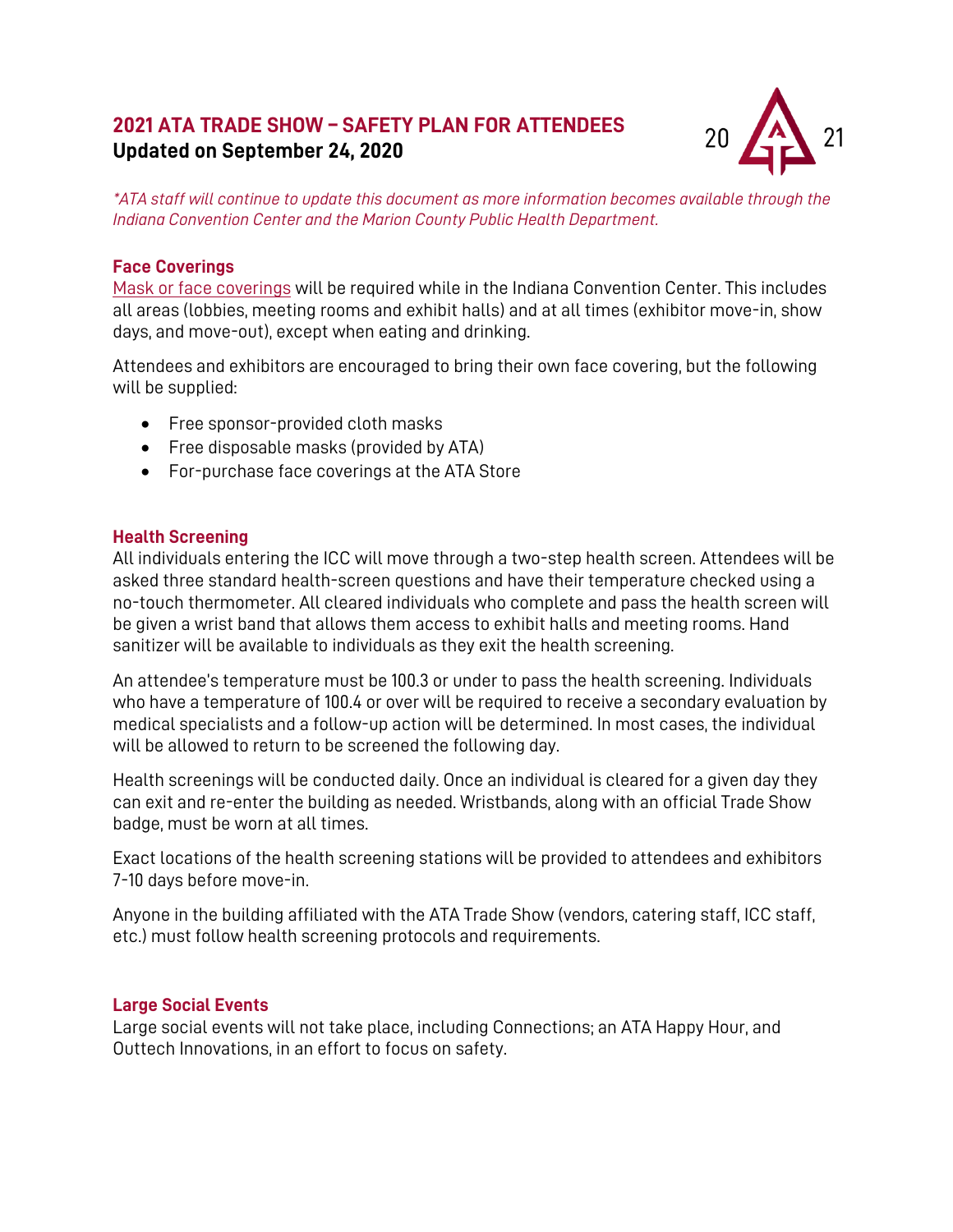#### **Exhibit Hall Traffic**

All 10-foot aisles in the exhibit hall will be [one-way](https://www.atatradeshow.org/2021/Public/EventMap.aspx?ID=663&sortMenu=104002) traffic. All cross aisles were increased to 20-feet prior to the start of the booth selection process and will allow for two-way traffic. The exhibit hall doors will be clearly marked as "entrance only," "exit only," or "two-way controlled traffic."

# **Centerplate Food & Beverage**

The Centerplate staff will adhere to strict health and safety guidelines. Food and beverage service will be available at the ICC, but menus and services will be modified for the safety of all guests. Plexiglass shields have been installed in all service areas.

# **Social Distancing**

Social distancing will be required when possible. The ICC space used by the ATA Trade Show is 1.2 million square feet, which will only reach 9% capacity with the expected attendance. As always, attendance will be controlled, and the public will not be allowed anywhere inside the ICC.

- Large social events will not take place at #ATA2021, including Connections: an ATA Happy Hour, and Outtech Innovations, in an effort to focus on safety.
- Additional seating will be added in available spaces to allow for additional socially distanced seating and eating.
- Exhibitors should consider a booth layout that allows space for social distancing and avoid in-booth activities that generate crowds.

#### **Medical Personnel**

Extra medical personnel will be onsite to ensure the safety of all guests.

# **Registration/Trade Show Badges**

All attendees and exhibitors must register for their badges in advance of the Show to minimize contact points. Registration will close on December 22, 2020. No new member applications will be accepted or processed onsite. Attendees are required to bring their QR registration code with them to the Show to be scanned at one of the express pass stations where badges will be printed. ATA members will find the QR registration code in the express pass email sent to them after they register for their badge. If an attendee doesn't have their QR code onsite, they must go to the Main Registration counter and present a valid picture ID to pick up their badge.

Attendee registration does not currently have a limit, but it will be monitored to ensure the expected attendance is within capacity limits for social distancing.

Unlike in previous years, exhibitors will not be able to purchase additional badges beyond their booth space allotment.